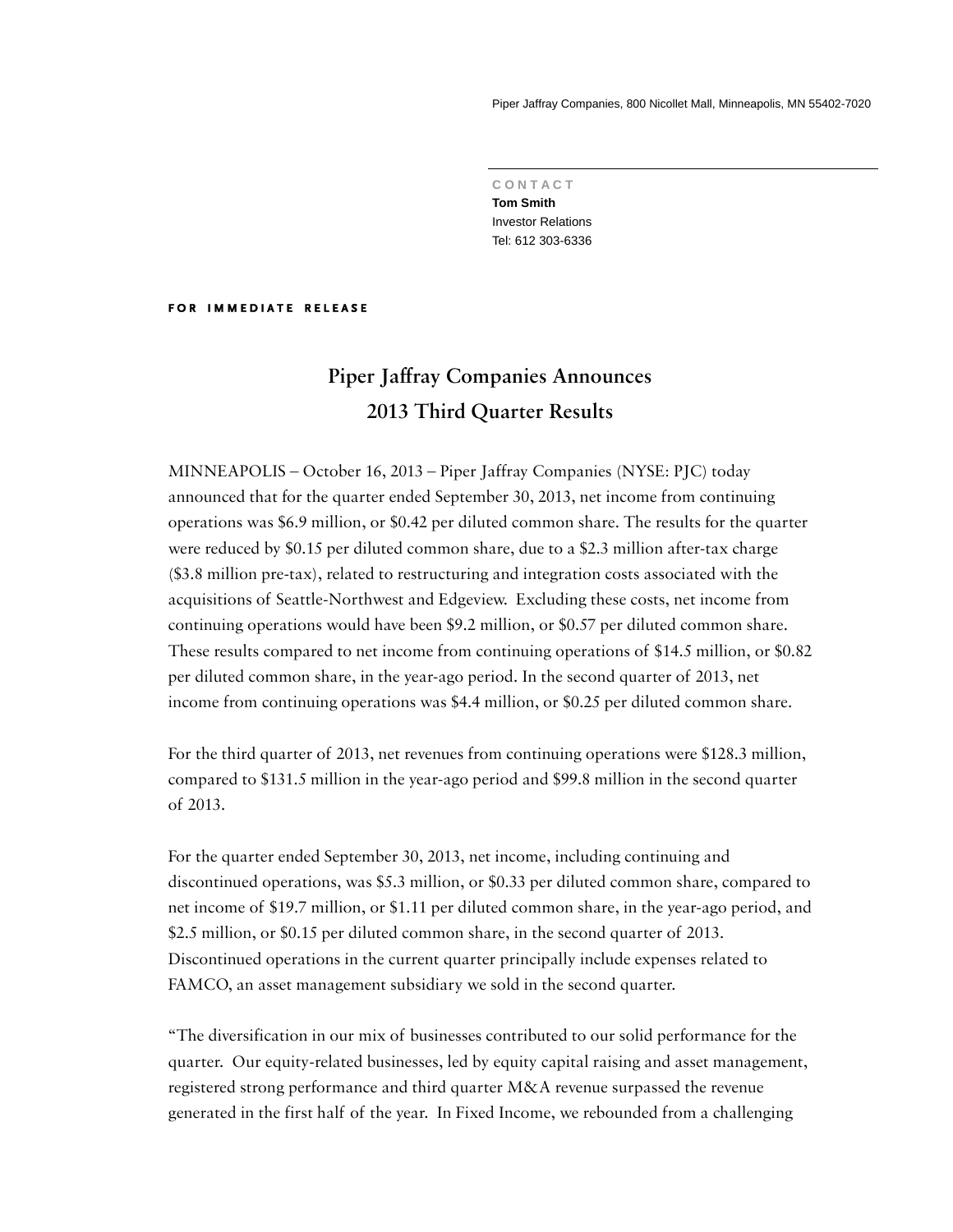second quarter, while the results in our Public Finance business reflected soft market conditions" said Andrew S. Duff, chairman and chief executive officer.

## **Third Quarter Results from Continuing Operations**

#### **Consolidated Expenses**

For the third quarter of 2013, compensation and benefits expenses were \$79.4 million, up 2% and 22% compared to the third quarter of 2012 and the second quarter of 2013, respectively. The increase in compensation and benefits expenses compared to the second quarter of 2013 was due to improved financial results.

For the third quarter of 2013, compensation and benefits expenses were 61.9% of net revenues, compared to 59.4% and 65.1% for the third quarter of 2012 and the second quarter of 2013, respectively. The compensation ratio increased compared to the third quarter of 2012 due to a change in our business mix, and decreased compared to the second quarter of 2013 due to an increased revenue base.

Non-compensation expenses were \$36.8 million for the third quarter of 2013, compared to \$28.1 million in the year-ago period and \$31.4 million in the second quarter of 2013. Third quarter non-compensation expenses included \$3.8 million of acquisition-related restructuring, integration and transaction costs. In addition, intangible amortization increased \$1.2 million in the quarter related to the acquisitions of Seattle-Northwest and Edgeview. Excluding acquisition-related expenses, third quarter non-compensation expenses were \$31.8 million.

#### **Business Segment Results**

The firm has two reportable business segments: Capital Markets and Asset Management. Consolidated net revenues and expenses are fully allocated to these two segments. The operating results of our Hong Kong capital markets business, and FAMCO, an asset management subsidiary sold in the second quarter, are presented as discontinued operations for all periods presented.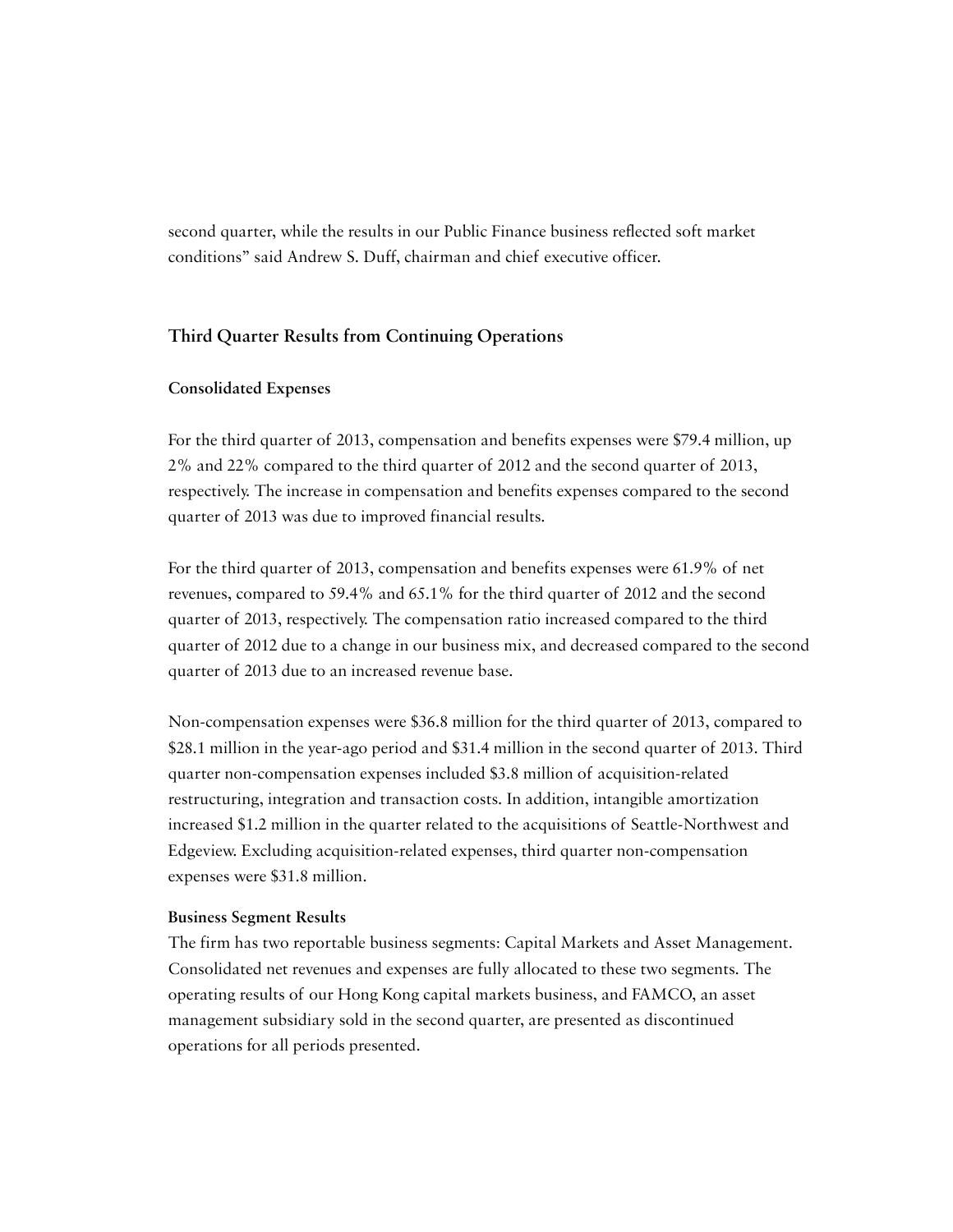### **Capital Markets**

For the quarter, Capital Markets generated pre-tax operating income of \$6.4 million, compared to pre-tax operating income of \$20.6 million and a pre-tax operating loss of \$2.1 million in the third quarter of 2012 and the second quarter of 2013, respectively.

Net revenues were \$110.3 million, down 4% compared to the year-ago period and up 35% compared to the second quarter of 2013, respectively.

- Equity financing revenues of \$30.0 million increased 60% and 38% compared to the third quarter of 2012 and the second quarter of 2013, respectively. Revenues were up compared to both periods due to more completed transactions.
- Fixed income financing revenues of \$12.8 million were down 23% and 42% compared to the year-ago period and second quarter of 2013, respectively. Revenues were unfavorable compared to both periods due to fewer completed transactions.
- Advisory services revenues were \$20.2 million, up 24% and 115% compared to the third quarter of 2012 and the second quarter of 2013, respectively, due to more completed transactions.
- Equity institutional brokerage revenues of \$23.0 million increased 28% and 7% compared to the third quarter of 2012 and the second quarter of 2013, respectively. Revenues increased compared to both periods due to improved trading performance.
- Fixed income institutional brokerage revenues were \$20.4 million, down 56% compared to the third quarter of 2012. Results from the firm's strategic trading business, particularly in the mortgage-backed securities strategy, were lower in the current quarter compared to the robust year-ago period. Fixed income institutional brokerage rebounded significantly in the current quarter compared to revenues of \$5.0 million in the second quarter of 2013 as we overcame the rate shocks we experienced late in the second quarter of 2013.
- Operating expenses for the third quarter were \$103.9 million, up 10% compared to the prior year quarter, due to higher non-compensation expenses. Operating expenses increased 24% compared to the second quarter of 2013, resulting from higher compensation expenses due to improved operating results as well as higher noncompensation expenses. The non-compensation expenses were higher primarily due to \$5.0 million of restructuring and intangible amortization expenses related to our recent acquisitions of Seattle Northwest and Edgeview.
- Segment pre-tax operating margin was 5.8% compared to 17.9% in the year-ago period and a negative 2.6% in the second quarter of 2013. Pre-tax operating margin in the current quarter was lower compared to the year-ago period due to lower net revenues and higher non-compensation expenses. Pre-tax operating margin improved compared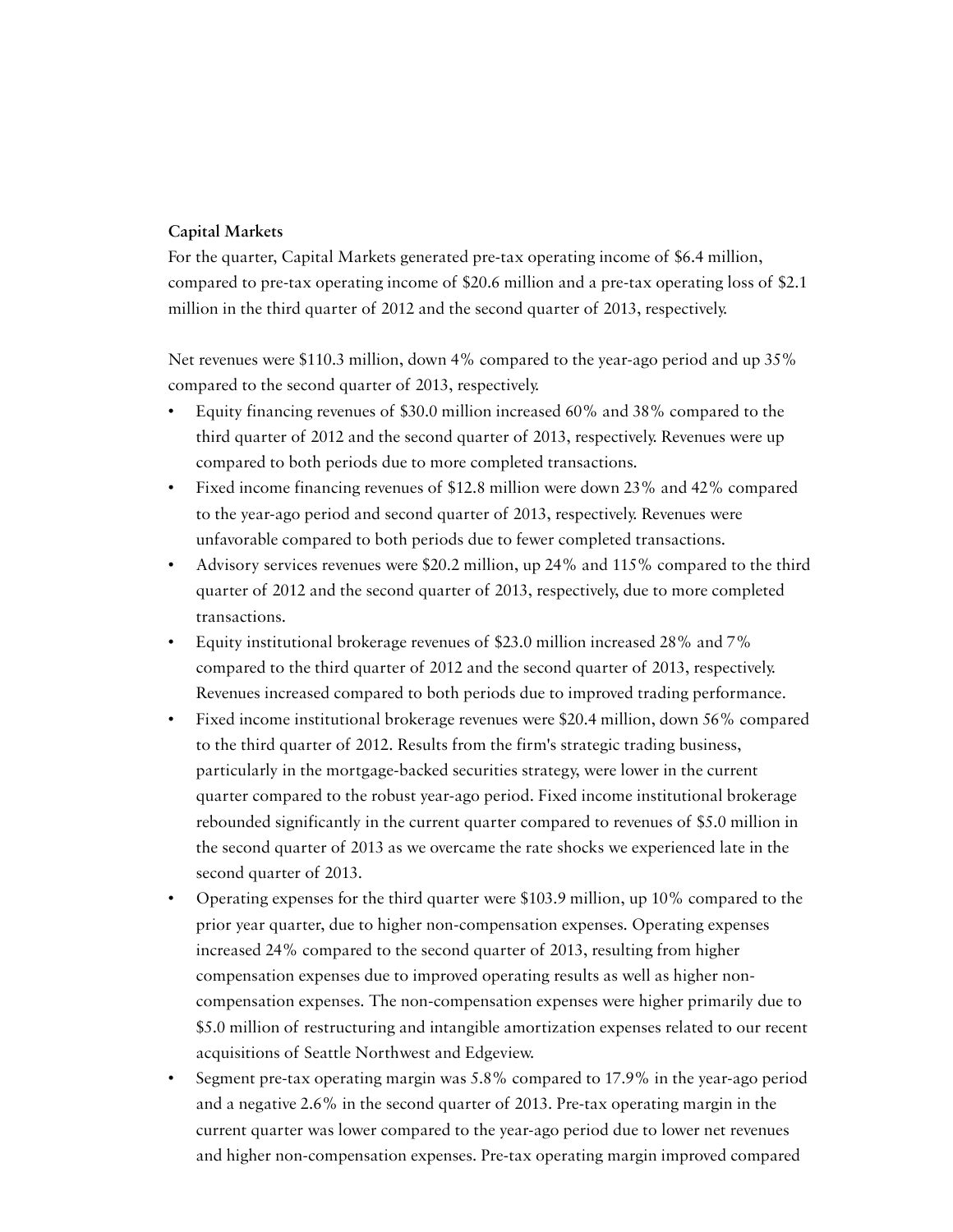to the sequential quarter due to higher net revenues, offset in part by higher noncompensation expenses.

### **Asset Management**

For the quarter ended September 30, 2013, asset management generated pre-tax operating income of \$5.7 million, up 20% and 4% compared to the third quarter of 2012 and the second quarter of 2013, respectively.

Net revenues were \$18.1 million, an increase of 11% compared to the third quarter of 2012. Increased revenues compared to the prior year quarter were driven by higher management fees from increased assets under management (AUM) due to market appreciation.

- Operating expenses for the current quarter were \$12.3 million, up 8% compared to the year-ago period and down slightly compared with the second quarter of 2013. Segment pre-tax operating margin was 31.6%, compared to 29.4% in the year-ago period and 30.4% in the second quarter of 2013. Segment pre-tax margin improved relative to both periods due to higher net revenues.
- Assets under management were \$10.6 billion at the end of the third quarter of 2013, compared to \$9.2 billion in the year-ago period and \$10.2 billion at the end of the second quarter of 2013. Increases in AUM have been driven by market appreciation.

### **Other Matters**

In the third quarter of 2013, the firm repurchased \$29.0 million, or 885,000 shares, of its common stock at an average price of \$32.79 per share. The firm has \$40.7 million remaining on its share repurchase authorization, which expires on September 30, 2014.

### **Third Quarter Results from Discontinued Operations**

Discontinued operations include the operating results of our Hong Kong capital markets business, which we shut down, and FAMCO, an asset management subsidiary we sold in the second quarter of 2013.

For the quarter ended September 30, 2013, the net loss from discontinued operations was \$1.5 million, or \$0.09 per diluted common share. The net loss was principally driven by additional expense from contractual obligations related to the sale of FAMCO. Results from discontinued operations was net income of \$5.2 million, or \$0.29 per diluted common share, in the year-ago period and a net loss of \$1.9 million, or \$0.11 per diluted common share, in the second quarter of 2013.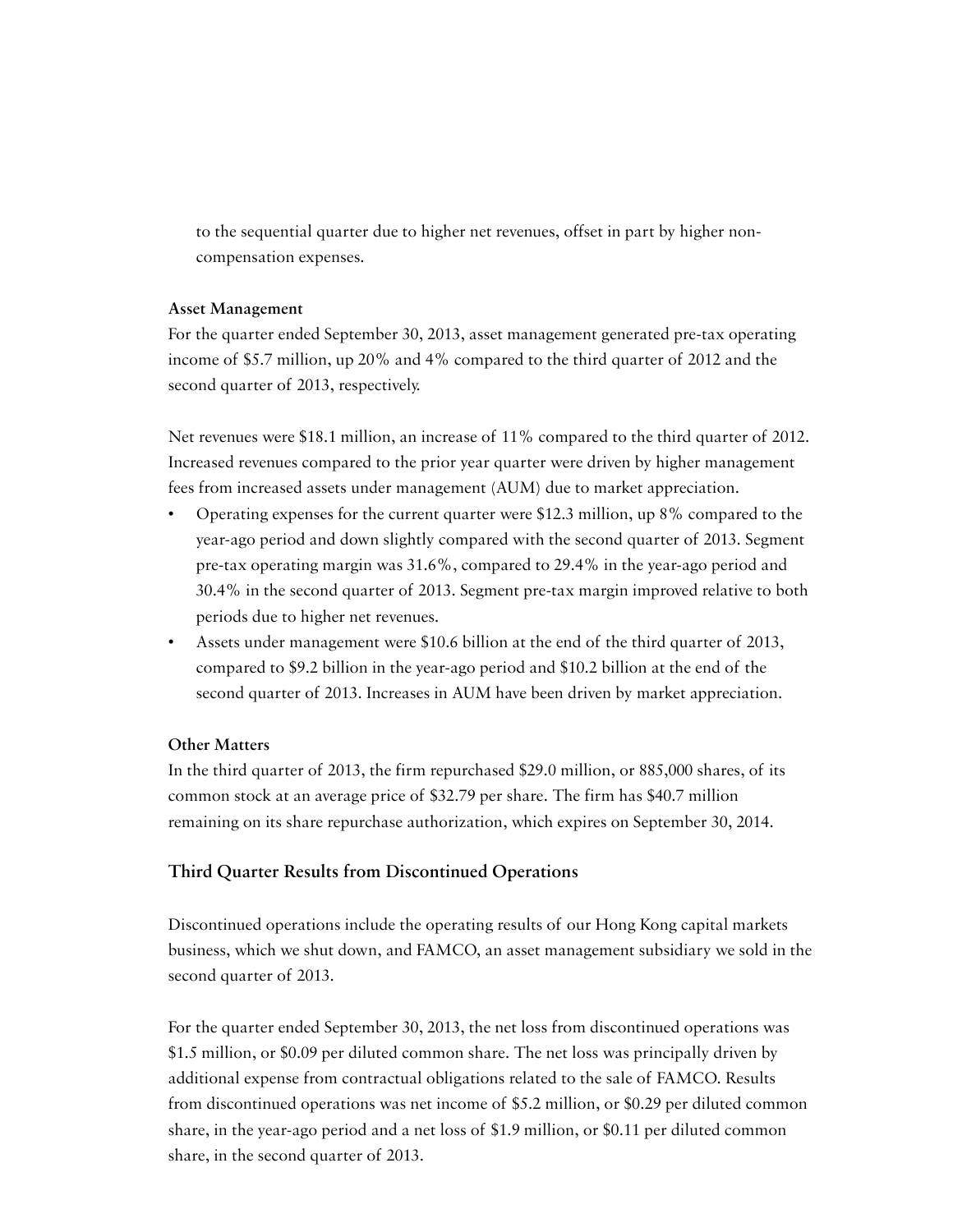|                                                                           | <b>For the Quarter Ended:</b> |                 |                 |  |  |  |  |  |
|---------------------------------------------------------------------------|-------------------------------|-----------------|-----------------|--|--|--|--|--|
|                                                                           | Sept. 30, 2013                | June 30, 2013   | Sept. 30, 2012  |  |  |  |  |  |
| <b>Full time employees</b>                                                | 1002                          | 918             | 903             |  |  |  |  |  |
| <b>Equity financings</b>                                                  |                               |                 |                 |  |  |  |  |  |
| # of transactions                                                         | 28                            | 22              | 14              |  |  |  |  |  |
| <b>Capital raised</b>                                                     | \$4.8 billion                 | \$5.0 billion   | \$2.5 billion   |  |  |  |  |  |
| <b>Negotiated tax-exempt</b><br>issuances                                 |                               |                 |                 |  |  |  |  |  |
| # of transactions                                                         | 61                            | 143             | 76              |  |  |  |  |  |
| Par value                                                                 | \$1.3 billion                 | \$2.9 billion   | \$1.6 billion   |  |  |  |  |  |
| <b>Mergers &amp; acquisitions</b>                                         |                               |                 |                 |  |  |  |  |  |
| # of transactions                                                         | 11                            | 4               | 6               |  |  |  |  |  |
| Aggregate deal value                                                      | \$1.0 billion                 | \$0.2 billion   | \$0.7 billion   |  |  |  |  |  |
| <b>Asset Management</b>                                                   |                               |                 |                 |  |  |  |  |  |
| <b>AUM</b>                                                                | \$10.6 billion                | \$10.2 billion  | \$9.2 billion   |  |  |  |  |  |
| Common shareholders'<br>equity                                            | \$707.4 million               | \$729.9 million | \$724.6 million |  |  |  |  |  |
| <b>Annualized quarterly</b><br>return on common<br>shareholders' equity** | $3.0\%$                       | 1.3%            | 11.0%           |  |  |  |  |  |
| <b>Book value per share:</b>                                              | \$49.11                       | \$47.83         | \$47.58         |  |  |  |  |  |
| Tangible book value per<br>share $^{(1)}$ :                               | \$31.56                       | \$32.44         | \$31.30         |  |  |  |  |  |

**Additional Shareholder Information\*** 

\*Number of employees, transaction data, and AUM reflect continuing operations; other numbers reflect continuing and discontinued results.

\*\*Annualized return on average common shareholders' equity is computed by dividing annualized net income by average monthly common shareholders' equity.

# **Conference Call**

Andrew S. Duff, chairman and chief executive officer, and Debbra L. Schoneman, chief financial officer, will hold a conference call to review the financial results Wed., Oct. 16 at 9 a.m. ET (8 a.m. CT). The earnings release will be available on or after Oct. 16 at the firm's Web site at www.piperjaffray.com. The call can be accessed via webcast or by dialing (888)810-0209 or (706)902-1361 (international) and referencing reservation #71538766. Callers should dial in at least 15 minutes prior to the call time. A replay of the conference call will be available beginning at approximately 12 p.m. ET Oct. 16 at the same Web address or by calling (855)859-2056 and referencing reservation #71538766.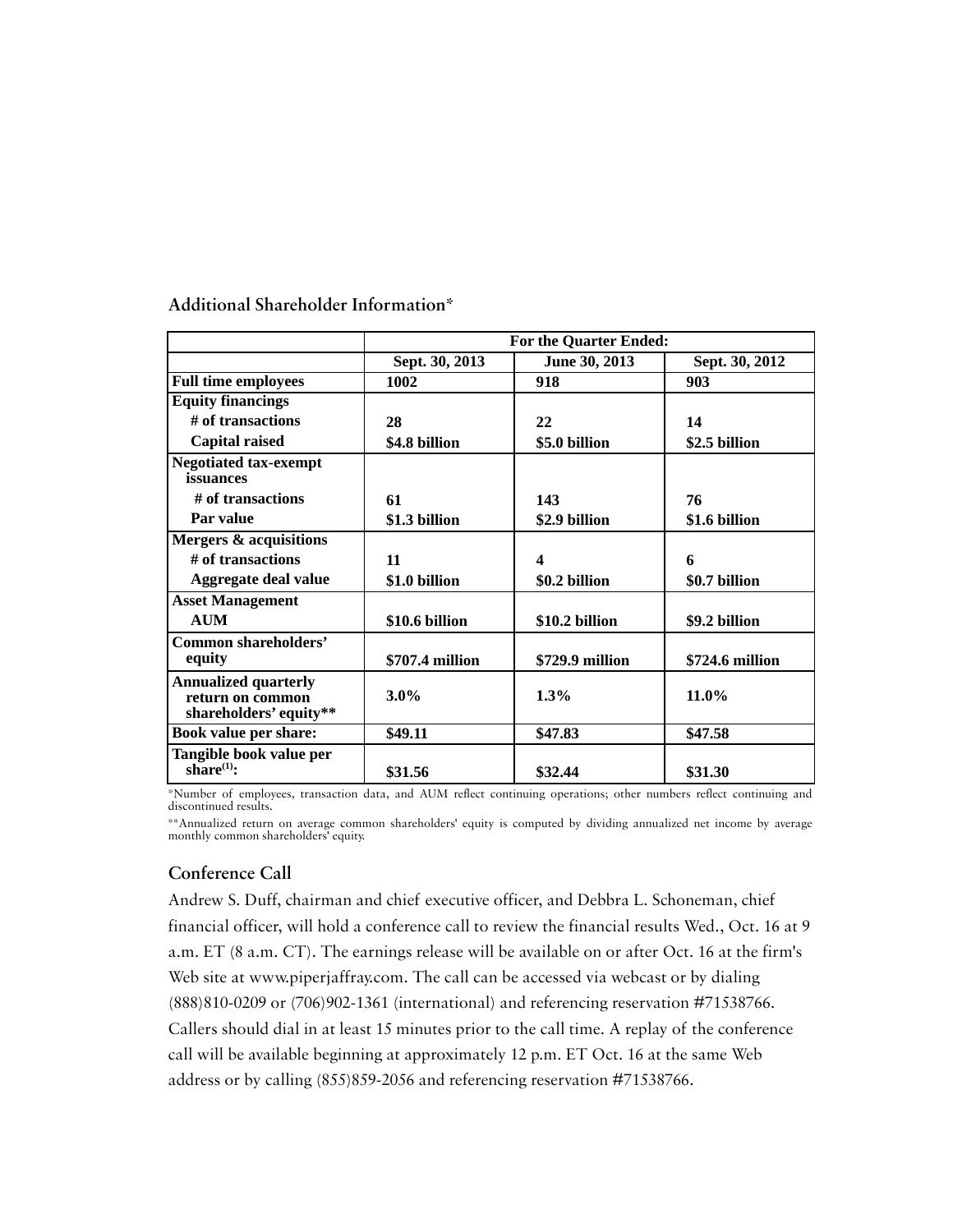### **About Piper Jaffray**

Piper Jaffray is an investment bank and asset management firm serving clients in the U.S. and internationally. Proven advisory teams combine deep industry, product and sector expertise with ready access to capital. Founded in 1895, the firm is headquartered in Minneapolis and has offices across the United States and in London, Hong Kong and Zurich. www.piperjaffray.com

#### **Cautionary Note Regarding Forward-Looking Statements**

This press release and the conference call to discuss the contents of this press release contain forwardlooking statements. Statements that are not historical or current facts, including statements about beliefs and expectations, are forward-looking statements and are subject to significant risks and uncertainties that are difficult to predict. These forward-looking statements cover, among other things, statements made about general economic and market conditions (including the interest rate environment and outlook for equity markets), financial results for fixed income institutional brokerage (including inventory valuations, strategic trading results, and hedging activities), the environment and prospects for capital markets and corporate advisory transactions (including our performance in specific sectors), our integration of Seattle-Northwest Securities Corporation and Edgeview Partners, L.P., anticipated financial results generally (including expectations regarding our compensation ratio, revenue levels, operating margins, earnings per share, and return on equity), current deal pipelines (or backlogs), our strategic priorities (including growth in public finance, asset management, and corporate advisory), or other similar matters.

Forward-looking statements involve inherent risks and uncertainties, both known and unknown, and important factors could cause actual results to differ materially from those anticipated or discussed in the forward-looking statements. These risks, uncertainties and important factors include, but are not limited to, the following:

- market and economic conditions or developments may be unfavorable, including in specific sectors in which we operate, and these conditions or developments, such as market fluctuations or volatility, may adversely affect our business, revenue levels and profitability;
- further interest rate volatility, especially if the changes continue to be rapid or severe, could continue to negatively impact our fixed income institutional business;
- strategic trading activities comprise a meaningful portion of our fixed income institutional brokerage revenue, and results from these activities may be volatile and vary significantly, including the possibility of incurring losses, on a quarterly and annual basis;
- the volume of anticipated investment banking transactions as reflected in our deal pipelines (and the net revenues we earn from such transactions) may differ from expected results if there is a decline in macroeconomic conditions or the financial markets, or if the terms of any transactions are modified;
- the expected benefits of the Seattle-Northwest and Edgeview transactions may take longer than anticipated to achieve and may not be achieved in their entirety or at all, and will depend upon our integration of the companies proving successful; and
- our stock price may fluctuate as a result of several factors, including but not limited to, changes in our revenues and operating results.

A further listing and description of these and other risks, uncertainties and important factors can be found in the sections titled "Risk Factors" in Part I, Item 1A of our Annual Report on Form 10-K for the year ended December 31, 2012 and "Management's Discussion and Analysis of Financial Condition and Results of Operations" in Part II, Item 7 of our Annual Report on Form 10-K for the year ended December 31, 2012, and updated in our subsequent reports filed with the SEC (available at our Web site at www.piperjaffray.com and at the SEC Web site at www.sec.gov).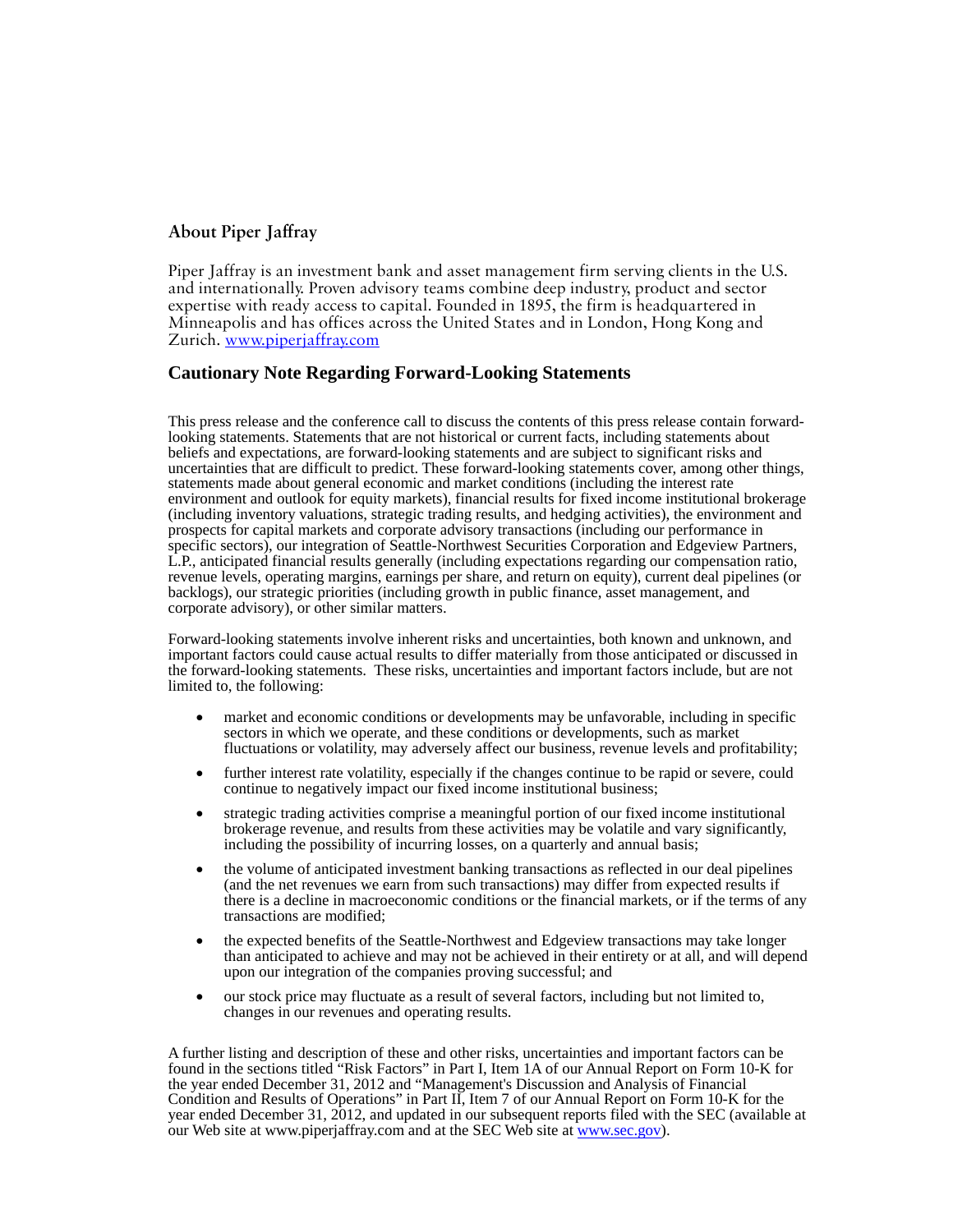Forward-looking statements speak only as of the date they are made, and readers are cautioned not to place undue reliance on them. We undertake no obligation to update them in light of new information or future events.

© 2013 Piper Jaffray Companies, 800 Nicollet Mall, Suite 1000, Minneapolis, Minnesota 55402-7020

###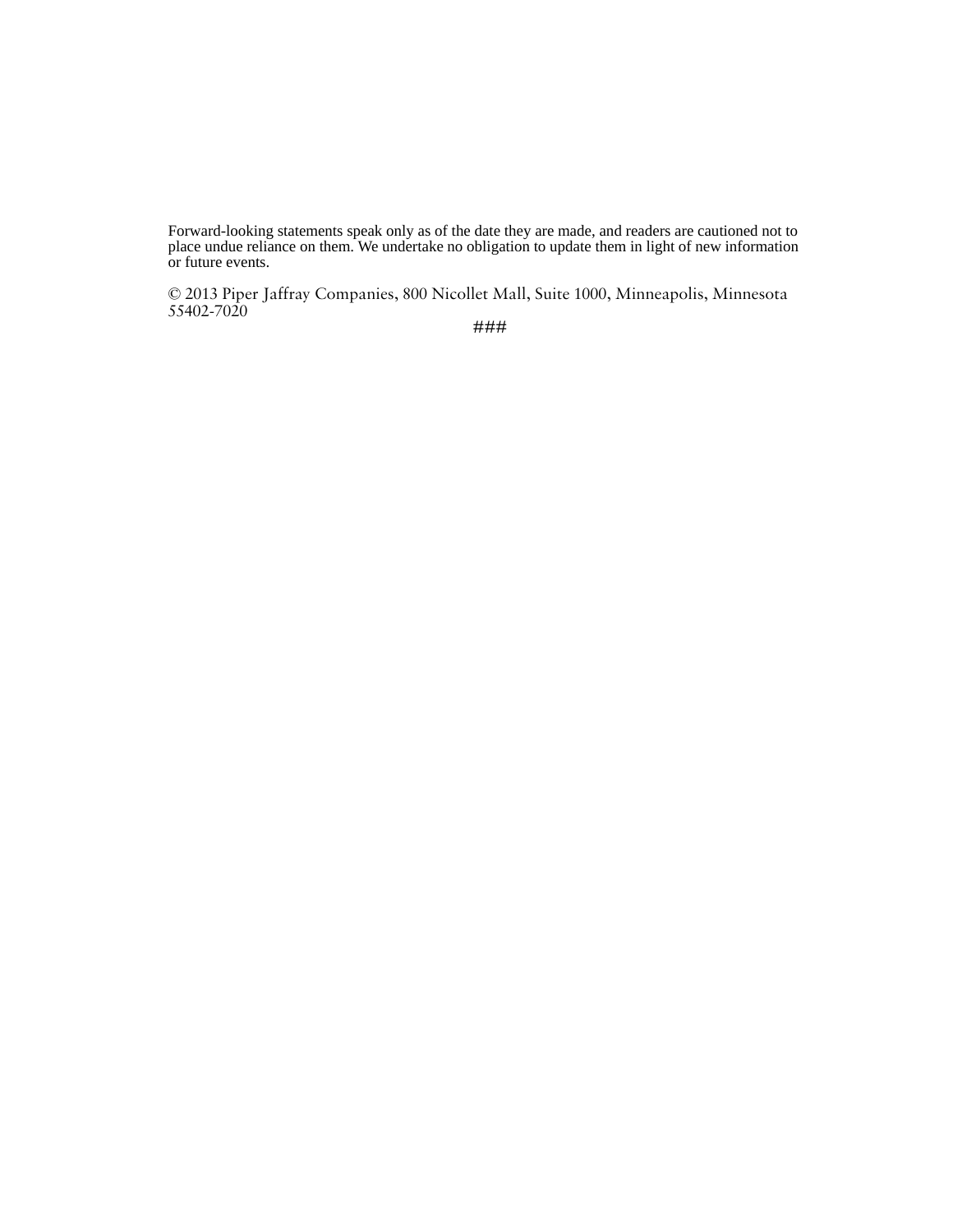# **Piper Jaffray Companies Preliminary Unaudited Results of Operations**

| 30 '13<br>30'13<br>Sept. 30,<br>Sept. 30,<br><b>June 30,</b><br>Sept. 30,<br>Sept. 30,<br>Percent<br>2013<br>2013<br>2012<br>vs. 2Q '13<br>vs. 3Q '12<br>2013<br>2012<br>(Amounts in thousands, except per share data)<br><b>Revenues:</b><br>\$<br>62,373<br>$\mathsf{\$}$<br>52,846<br>\$<br>51,083<br>18.0 %<br>22.1<br>\$<br>155,581<br>\$<br>148,536<br>$\%$<br>Investment banking<br>Institutional brokerage<br>37,218<br>20,560<br>58,719<br>81.0<br>(36.6)<br>101,038<br>134,006<br>18,031<br>54,551<br>48,699<br>Asset management<br>18,309<br>16,136<br>1.5<br>13.5<br>16,259<br>14,360<br>12,457<br>13.2<br>30.5<br>43,982<br>35,742<br>Interest<br>4,679<br>3,310<br>235<br>N/M<br>10,942<br>1.242<br>Other income<br>41.4<br>27.2<br>138,838<br>109,107<br>138,630<br>0.2<br>366,094<br>368,225<br>Total revenues<br>10,524<br>9,335<br>7,125<br>12.7<br>47.7<br>28,475<br>20,184<br>Interest expense<br>99,772<br>28.6<br>(2.4)<br>337,619<br>348,041<br>128,314<br>131,505<br>Net revenues<br>Non-interest expenses:<br>79,426<br>65,000<br>78,070<br>22.2<br>1.7<br>210,531<br>209,467<br>Compensation and benefits<br>6,509<br>6,543<br>6,057<br>(0.5)<br>7.5<br>18,869<br>19,671<br>Occupancy and equipment<br>5,030<br>5,276<br>9.5<br>16,112<br>5,778<br>14.9<br>16,040<br>Communications<br>2,247<br>1,825<br>15.6<br>6,506<br>5,934<br>Floor brokerage and clearance<br>2,109<br>(6.1)<br>Marketing and business development<br>5,447<br>5,957<br>4,259<br>(8.6)<br>27.9<br>16,384<br>14,982<br>Outside services<br>8,082<br>8,449<br>6,747<br>19.8<br>23,745<br>19,810<br>(4.3)<br>3,823<br>N/M<br>N/M<br>3,823<br>3,642<br>Restructuring and integration costs<br>Intangible asset amortization expense<br>2,899<br>1,661<br>1,736<br>74.5<br>67.0<br>6,221<br>5,208<br>1,939<br>Other operating expenses<br>2,181<br>1,552<br>2,183<br>40.5<br>6,986<br>(0.1)<br>116,254<br>96,439<br>106,153<br>20.5<br>9.5<br>304,058<br>301,812<br>Total non-interest expenses<br>Income from continuing operations before<br>12,060<br>3,333<br>25,352<br>261.8<br>(52.4)<br>33,561<br>46,229<br>income tax expense<br>2,886<br>10,194<br>10,130<br>12,048<br>Income tax expense<br>1,644<br>75.5<br>(71.7)<br>9,174<br>1,689<br>15,158<br>443.2<br>(39.5)<br>23,431<br>34,181<br><b>Income from continuing operations</b><br><b>Discontinued operations:</b><br>Income/(loss) from discontinued operations, net of tax<br>(1,529)<br>(1, 871)<br>5,171<br>(18.3)<br>N/M<br>(3,921)<br>(2,066)<br>20,329<br>$\mathrm{N}/\mathrm{M}$<br>7,645<br>(182)<br>(62.4)<br>19,510<br>32,115<br>Net income/(loss)<br>Net income/(loss) applicable to noncontrolling interests<br>2,323<br>(2,670)<br>665<br>N/M<br>249.3<br>1,554<br>2,671<br>(41.8)<br>Net income applicable to Piper Jaffray Companies (1)<br>5,322<br>2,488<br>19,664<br>113.9<br>(72.9)<br>17,956<br>29,444<br>$\frac{9}{6}$<br>Net income applicable to Piper Jaffray Companies'<br>common shareholders (1)<br>4,826<br>2,266<br>16,840<br>113.0<br>(71.3)<br>16,163<br>25,151<br>\$<br>\$<br>%<br>%<br>\$<br>\$<br><b>Amounts applicable to Piper Jaffray Companies</b><br>\$<br>6,851<br>\$<br>4,359<br>14,493<br>57.2 %<br>21,877<br>\$<br>31,510<br>Net income from continuing operations<br>\$<br>$(52.7)$ %<br>\$<br>(1, 871)<br>(3,921)<br>(2,066)<br>Net income/(loss) from discontinued operations<br>(1,529)<br>5,171<br>(18.3)<br>N/M<br>$\mathbf{s}$<br>5,322<br>$\mathbb{S}$<br>2,488<br>$\mathbb S$<br>19,664<br>113.9<br>(72.9)<br>%<br>17,956<br>29,444<br>Net income applicable to Piper Jaffray Companies<br>$\frac{9}{6}$<br><sup>\$</sup><br>$\mathbb{S}$<br>Earnings/(loss) per basic common share<br>\$<br>0.42<br>\$<br>0.25<br>\$<br>0.82<br>68.0 %<br>1.29<br>\$<br>Income from continuing operations<br>(48.8)<br>$\%$<br>\$<br>1.71<br>(0.09)<br>0.29<br>(0.23)<br>(0.11)<br>Income/(loss) from discontinued operations<br>(0.11)<br>(18.2)<br>N/M<br>$\mathsf{s}$<br>$\overline{\mathbf{s}}$<br>$\mathbf{s}$<br>0.33<br>0.15<br>1.11<br>120.0<br>(70.3)<br>%<br>$\mathbf{s}$<br>1.06<br>$\mathfrak{S}$<br>1.60<br>%<br>Earnings per basic common share<br>Earnings/(loss) per diluted common share<br>\$<br>0.42<br>\$<br>0.25<br>\$<br>0.82<br>68.0<br>$\%$<br>(48.8)<br>$\mathcal{S}$<br>1.29<br>\$<br>1.71<br>Income from continuing operations<br>$\%$<br>Income/(loss) from discontinued operations<br>(0.09)<br>(0.11)<br>0.29<br>(18.2)<br>N/M<br>(0.23)<br>(0.11)<br>$\overline{\mathbf{s}}$<br>$\overline{s}$<br>$\overline{\mathcal{S}}$<br>$\overline{\mathcal{S}}$<br>$\overline{\mathcal{S}}$<br>0.33<br>0.15<br>1.11<br>120.0<br>(70.3)<br>1.06<br>1.60<br>$\%$<br>Earnings per diluted common share<br>$\frac{0}{6}$<br>Weighted average number of common shares outstanding<br>15,621<br>15,210<br>Basic<br>14,621<br>$(6.4)$ %<br>$(3.9)$ %<br>15,271<br>15,736 | <b>Three Months Ended</b> |  |  | Percent Inc/(Dec) | <b>Nine Months Ended</b> |  |             |
|---------------------------------------------------------------------------------------------------------------------------------------------------------------------------------------------------------------------------------------------------------------------------------------------------------------------------------------------------------------------------------------------------------------------------------------------------------------------------------------------------------------------------------------------------------------------------------------------------------------------------------------------------------------------------------------------------------------------------------------------------------------------------------------------------------------------------------------------------------------------------------------------------------------------------------------------------------------------------------------------------------------------------------------------------------------------------------------------------------------------------------------------------------------------------------------------------------------------------------------------------------------------------------------------------------------------------------------------------------------------------------------------------------------------------------------------------------------------------------------------------------------------------------------------------------------------------------------------------------------------------------------------------------------------------------------------------------------------------------------------------------------------------------------------------------------------------------------------------------------------------------------------------------------------------------------------------------------------------------------------------------------------------------------------------------------------------------------------------------------------------------------------------------------------------------------------------------------------------------------------------------------------------------------------------------------------------------------------------------------------------------------------------------------------------------------------------------------------------------------------------------------------------------------------------------------------------------------------------------------------------------------------------------------------------------------------------------------------------------------------------------------------------------------------------------------------------------------------------------------------------------------------------------------------------------------------------------------------------------------------------------------------------------------------------------------------------------------------------------------------------------------------------------------------------------------------------------------------------------------------------------------------------------------------------------------------------------------------------------------------------------------------------------------------------------------------------------------------------------------------------------------------------------------------------------------------------------------------------------------------------------------------------------------------------------------------------------------------------------------------------------------------------------------------------------------------------------------------------------------------------------------------------------------------------------------------------------------------------------------------------------------------------------------------------------------------------------------------------------------------------------------------------------------------------------------------------------------------------------------------------------------------------------------------------------------------------------------------------------------------------------------------------------------------------------------------------------------------------------------------------------------------------------------------------------------------------------------------------------------------------------------------------------------------------------------------------------------------------------------------------------------------------------------------------------------------------------------------------------------------------------------|---------------------------|--|--|-------------------|--------------------------|--|-------------|
|                                                                                                                                                                                                                                                                                                                                                                                                                                                                                                                                                                                                                                                                                                                                                                                                                                                                                                                                                                                                                                                                                                                                                                                                                                                                                                                                                                                                                                                                                                                                                                                                                                                                                                                                                                                                                                                                                                                                                                                                                                                                                                                                                                                                                                                                                                                                                                                                                                                                                                                                                                                                                                                                                                                                                                                                                                                                                                                                                                                                                                                                                                                                                                                                                                                                                                                                                                                                                                                                                                                                                                                                                                                                                                                                                                                                                                                                                                                                                                                                                                                                                                                                                                                                                                                                                                                                                                                                                                                                                                                                                                                                                                                                                                                                                                                                                                                                                       |                           |  |  |                   |                          |  |             |
|                                                                                                                                                                                                                                                                                                                                                                                                                                                                                                                                                                                                                                                                                                                                                                                                                                                                                                                                                                                                                                                                                                                                                                                                                                                                                                                                                                                                                                                                                                                                                                                                                                                                                                                                                                                                                                                                                                                                                                                                                                                                                                                                                                                                                                                                                                                                                                                                                                                                                                                                                                                                                                                                                                                                                                                                                                                                                                                                                                                                                                                                                                                                                                                                                                                                                                                                                                                                                                                                                                                                                                                                                                                                                                                                                                                                                                                                                                                                                                                                                                                                                                                                                                                                                                                                                                                                                                                                                                                                                                                                                                                                                                                                                                                                                                                                                                                                                       |                           |  |  |                   |                          |  | Inc/(Dec)   |
|                                                                                                                                                                                                                                                                                                                                                                                                                                                                                                                                                                                                                                                                                                                                                                                                                                                                                                                                                                                                                                                                                                                                                                                                                                                                                                                                                                                                                                                                                                                                                                                                                                                                                                                                                                                                                                                                                                                                                                                                                                                                                                                                                                                                                                                                                                                                                                                                                                                                                                                                                                                                                                                                                                                                                                                                                                                                                                                                                                                                                                                                                                                                                                                                                                                                                                                                                                                                                                                                                                                                                                                                                                                                                                                                                                                                                                                                                                                                                                                                                                                                                                                                                                                                                                                                                                                                                                                                                                                                                                                                                                                                                                                                                                                                                                                                                                                                                       |                           |  |  |                   |                          |  |             |
|                                                                                                                                                                                                                                                                                                                                                                                                                                                                                                                                                                                                                                                                                                                                                                                                                                                                                                                                                                                                                                                                                                                                                                                                                                                                                                                                                                                                                                                                                                                                                                                                                                                                                                                                                                                                                                                                                                                                                                                                                                                                                                                                                                                                                                                                                                                                                                                                                                                                                                                                                                                                                                                                                                                                                                                                                                                                                                                                                                                                                                                                                                                                                                                                                                                                                                                                                                                                                                                                                                                                                                                                                                                                                                                                                                                                                                                                                                                                                                                                                                                                                                                                                                                                                                                                                                                                                                                                                                                                                                                                                                                                                                                                                                                                                                                                                                                                                       |                           |  |  |                   |                          |  | 4.7<br>%    |
|                                                                                                                                                                                                                                                                                                                                                                                                                                                                                                                                                                                                                                                                                                                                                                                                                                                                                                                                                                                                                                                                                                                                                                                                                                                                                                                                                                                                                                                                                                                                                                                                                                                                                                                                                                                                                                                                                                                                                                                                                                                                                                                                                                                                                                                                                                                                                                                                                                                                                                                                                                                                                                                                                                                                                                                                                                                                                                                                                                                                                                                                                                                                                                                                                                                                                                                                                                                                                                                                                                                                                                                                                                                                                                                                                                                                                                                                                                                                                                                                                                                                                                                                                                                                                                                                                                                                                                                                                                                                                                                                                                                                                                                                                                                                                                                                                                                                                       |                           |  |  |                   |                          |  | (24.6)      |
|                                                                                                                                                                                                                                                                                                                                                                                                                                                                                                                                                                                                                                                                                                                                                                                                                                                                                                                                                                                                                                                                                                                                                                                                                                                                                                                                                                                                                                                                                                                                                                                                                                                                                                                                                                                                                                                                                                                                                                                                                                                                                                                                                                                                                                                                                                                                                                                                                                                                                                                                                                                                                                                                                                                                                                                                                                                                                                                                                                                                                                                                                                                                                                                                                                                                                                                                                                                                                                                                                                                                                                                                                                                                                                                                                                                                                                                                                                                                                                                                                                                                                                                                                                                                                                                                                                                                                                                                                                                                                                                                                                                                                                                                                                                                                                                                                                                                                       |                           |  |  |                   |                          |  | 12.0        |
|                                                                                                                                                                                                                                                                                                                                                                                                                                                                                                                                                                                                                                                                                                                                                                                                                                                                                                                                                                                                                                                                                                                                                                                                                                                                                                                                                                                                                                                                                                                                                                                                                                                                                                                                                                                                                                                                                                                                                                                                                                                                                                                                                                                                                                                                                                                                                                                                                                                                                                                                                                                                                                                                                                                                                                                                                                                                                                                                                                                                                                                                                                                                                                                                                                                                                                                                                                                                                                                                                                                                                                                                                                                                                                                                                                                                                                                                                                                                                                                                                                                                                                                                                                                                                                                                                                                                                                                                                                                                                                                                                                                                                                                                                                                                                                                                                                                                                       |                           |  |  |                   |                          |  | 23.1        |
|                                                                                                                                                                                                                                                                                                                                                                                                                                                                                                                                                                                                                                                                                                                                                                                                                                                                                                                                                                                                                                                                                                                                                                                                                                                                                                                                                                                                                                                                                                                                                                                                                                                                                                                                                                                                                                                                                                                                                                                                                                                                                                                                                                                                                                                                                                                                                                                                                                                                                                                                                                                                                                                                                                                                                                                                                                                                                                                                                                                                                                                                                                                                                                                                                                                                                                                                                                                                                                                                                                                                                                                                                                                                                                                                                                                                                                                                                                                                                                                                                                                                                                                                                                                                                                                                                                                                                                                                                                                                                                                                                                                                                                                                                                                                                                                                                                                                                       |                           |  |  |                   |                          |  | 781.0       |
|                                                                                                                                                                                                                                                                                                                                                                                                                                                                                                                                                                                                                                                                                                                                                                                                                                                                                                                                                                                                                                                                                                                                                                                                                                                                                                                                                                                                                                                                                                                                                                                                                                                                                                                                                                                                                                                                                                                                                                                                                                                                                                                                                                                                                                                                                                                                                                                                                                                                                                                                                                                                                                                                                                                                                                                                                                                                                                                                                                                                                                                                                                                                                                                                                                                                                                                                                                                                                                                                                                                                                                                                                                                                                                                                                                                                                                                                                                                                                                                                                                                                                                                                                                                                                                                                                                                                                                                                                                                                                                                                                                                                                                                                                                                                                                                                                                                                                       |                           |  |  |                   |                          |  | (0.6)       |
|                                                                                                                                                                                                                                                                                                                                                                                                                                                                                                                                                                                                                                                                                                                                                                                                                                                                                                                                                                                                                                                                                                                                                                                                                                                                                                                                                                                                                                                                                                                                                                                                                                                                                                                                                                                                                                                                                                                                                                                                                                                                                                                                                                                                                                                                                                                                                                                                                                                                                                                                                                                                                                                                                                                                                                                                                                                                                                                                                                                                                                                                                                                                                                                                                                                                                                                                                                                                                                                                                                                                                                                                                                                                                                                                                                                                                                                                                                                                                                                                                                                                                                                                                                                                                                                                                                                                                                                                                                                                                                                                                                                                                                                                                                                                                                                                                                                                                       |                           |  |  |                   |                          |  | 41.1        |
|                                                                                                                                                                                                                                                                                                                                                                                                                                                                                                                                                                                                                                                                                                                                                                                                                                                                                                                                                                                                                                                                                                                                                                                                                                                                                                                                                                                                                                                                                                                                                                                                                                                                                                                                                                                                                                                                                                                                                                                                                                                                                                                                                                                                                                                                                                                                                                                                                                                                                                                                                                                                                                                                                                                                                                                                                                                                                                                                                                                                                                                                                                                                                                                                                                                                                                                                                                                                                                                                                                                                                                                                                                                                                                                                                                                                                                                                                                                                                                                                                                                                                                                                                                                                                                                                                                                                                                                                                                                                                                                                                                                                                                                                                                                                                                                                                                                                                       |                           |  |  |                   |                          |  | (3.0)       |
|                                                                                                                                                                                                                                                                                                                                                                                                                                                                                                                                                                                                                                                                                                                                                                                                                                                                                                                                                                                                                                                                                                                                                                                                                                                                                                                                                                                                                                                                                                                                                                                                                                                                                                                                                                                                                                                                                                                                                                                                                                                                                                                                                                                                                                                                                                                                                                                                                                                                                                                                                                                                                                                                                                                                                                                                                                                                                                                                                                                                                                                                                                                                                                                                                                                                                                                                                                                                                                                                                                                                                                                                                                                                                                                                                                                                                                                                                                                                                                                                                                                                                                                                                                                                                                                                                                                                                                                                                                                                                                                                                                                                                                                                                                                                                                                                                                                                                       |                           |  |  |                   |                          |  |             |
|                                                                                                                                                                                                                                                                                                                                                                                                                                                                                                                                                                                                                                                                                                                                                                                                                                                                                                                                                                                                                                                                                                                                                                                                                                                                                                                                                                                                                                                                                                                                                                                                                                                                                                                                                                                                                                                                                                                                                                                                                                                                                                                                                                                                                                                                                                                                                                                                                                                                                                                                                                                                                                                                                                                                                                                                                                                                                                                                                                                                                                                                                                                                                                                                                                                                                                                                                                                                                                                                                                                                                                                                                                                                                                                                                                                                                                                                                                                                                                                                                                                                                                                                                                                                                                                                                                                                                                                                                                                                                                                                                                                                                                                                                                                                                                                                                                                                                       |                           |  |  |                   |                          |  | 0.5         |
|                                                                                                                                                                                                                                                                                                                                                                                                                                                                                                                                                                                                                                                                                                                                                                                                                                                                                                                                                                                                                                                                                                                                                                                                                                                                                                                                                                                                                                                                                                                                                                                                                                                                                                                                                                                                                                                                                                                                                                                                                                                                                                                                                                                                                                                                                                                                                                                                                                                                                                                                                                                                                                                                                                                                                                                                                                                                                                                                                                                                                                                                                                                                                                                                                                                                                                                                                                                                                                                                                                                                                                                                                                                                                                                                                                                                                                                                                                                                                                                                                                                                                                                                                                                                                                                                                                                                                                                                                                                                                                                                                                                                                                                                                                                                                                                                                                                                                       |                           |  |  |                   |                          |  | (4.1)       |
|                                                                                                                                                                                                                                                                                                                                                                                                                                                                                                                                                                                                                                                                                                                                                                                                                                                                                                                                                                                                                                                                                                                                                                                                                                                                                                                                                                                                                                                                                                                                                                                                                                                                                                                                                                                                                                                                                                                                                                                                                                                                                                                                                                                                                                                                                                                                                                                                                                                                                                                                                                                                                                                                                                                                                                                                                                                                                                                                                                                                                                                                                                                                                                                                                                                                                                                                                                                                                                                                                                                                                                                                                                                                                                                                                                                                                                                                                                                                                                                                                                                                                                                                                                                                                                                                                                                                                                                                                                                                                                                                                                                                                                                                                                                                                                                                                                                                                       |                           |  |  |                   |                          |  | (0.4)       |
|                                                                                                                                                                                                                                                                                                                                                                                                                                                                                                                                                                                                                                                                                                                                                                                                                                                                                                                                                                                                                                                                                                                                                                                                                                                                                                                                                                                                                                                                                                                                                                                                                                                                                                                                                                                                                                                                                                                                                                                                                                                                                                                                                                                                                                                                                                                                                                                                                                                                                                                                                                                                                                                                                                                                                                                                                                                                                                                                                                                                                                                                                                                                                                                                                                                                                                                                                                                                                                                                                                                                                                                                                                                                                                                                                                                                                                                                                                                                                                                                                                                                                                                                                                                                                                                                                                                                                                                                                                                                                                                                                                                                                                                                                                                                                                                                                                                                                       |                           |  |  |                   |                          |  | 9.6         |
|                                                                                                                                                                                                                                                                                                                                                                                                                                                                                                                                                                                                                                                                                                                                                                                                                                                                                                                                                                                                                                                                                                                                                                                                                                                                                                                                                                                                                                                                                                                                                                                                                                                                                                                                                                                                                                                                                                                                                                                                                                                                                                                                                                                                                                                                                                                                                                                                                                                                                                                                                                                                                                                                                                                                                                                                                                                                                                                                                                                                                                                                                                                                                                                                                                                                                                                                                                                                                                                                                                                                                                                                                                                                                                                                                                                                                                                                                                                                                                                                                                                                                                                                                                                                                                                                                                                                                                                                                                                                                                                                                                                                                                                                                                                                                                                                                                                                                       |                           |  |  |                   |                          |  | 9.4         |
|                                                                                                                                                                                                                                                                                                                                                                                                                                                                                                                                                                                                                                                                                                                                                                                                                                                                                                                                                                                                                                                                                                                                                                                                                                                                                                                                                                                                                                                                                                                                                                                                                                                                                                                                                                                                                                                                                                                                                                                                                                                                                                                                                                                                                                                                                                                                                                                                                                                                                                                                                                                                                                                                                                                                                                                                                                                                                                                                                                                                                                                                                                                                                                                                                                                                                                                                                                                                                                                                                                                                                                                                                                                                                                                                                                                                                                                                                                                                                                                                                                                                                                                                                                                                                                                                                                                                                                                                                                                                                                                                                                                                                                                                                                                                                                                                                                                                                       |                           |  |  |                   |                          |  | 19.9        |
|                                                                                                                                                                                                                                                                                                                                                                                                                                                                                                                                                                                                                                                                                                                                                                                                                                                                                                                                                                                                                                                                                                                                                                                                                                                                                                                                                                                                                                                                                                                                                                                                                                                                                                                                                                                                                                                                                                                                                                                                                                                                                                                                                                                                                                                                                                                                                                                                                                                                                                                                                                                                                                                                                                                                                                                                                                                                                                                                                                                                                                                                                                                                                                                                                                                                                                                                                                                                                                                                                                                                                                                                                                                                                                                                                                                                                                                                                                                                                                                                                                                                                                                                                                                                                                                                                                                                                                                                                                                                                                                                                                                                                                                                                                                                                                                                                                                                                       |                           |  |  |                   |                          |  | 5.0         |
|                                                                                                                                                                                                                                                                                                                                                                                                                                                                                                                                                                                                                                                                                                                                                                                                                                                                                                                                                                                                                                                                                                                                                                                                                                                                                                                                                                                                                                                                                                                                                                                                                                                                                                                                                                                                                                                                                                                                                                                                                                                                                                                                                                                                                                                                                                                                                                                                                                                                                                                                                                                                                                                                                                                                                                                                                                                                                                                                                                                                                                                                                                                                                                                                                                                                                                                                                                                                                                                                                                                                                                                                                                                                                                                                                                                                                                                                                                                                                                                                                                                                                                                                                                                                                                                                                                                                                                                                                                                                                                                                                                                                                                                                                                                                                                                                                                                                                       |                           |  |  |                   |                          |  | 19.5        |
|                                                                                                                                                                                                                                                                                                                                                                                                                                                                                                                                                                                                                                                                                                                                                                                                                                                                                                                                                                                                                                                                                                                                                                                                                                                                                                                                                                                                                                                                                                                                                                                                                                                                                                                                                                                                                                                                                                                                                                                                                                                                                                                                                                                                                                                                                                                                                                                                                                                                                                                                                                                                                                                                                                                                                                                                                                                                                                                                                                                                                                                                                                                                                                                                                                                                                                                                                                                                                                                                                                                                                                                                                                                                                                                                                                                                                                                                                                                                                                                                                                                                                                                                                                                                                                                                                                                                                                                                                                                                                                                                                                                                                                                                                                                                                                                                                                                                                       |                           |  |  |                   |                          |  | (72.2)      |
|                                                                                                                                                                                                                                                                                                                                                                                                                                                                                                                                                                                                                                                                                                                                                                                                                                                                                                                                                                                                                                                                                                                                                                                                                                                                                                                                                                                                                                                                                                                                                                                                                                                                                                                                                                                                                                                                                                                                                                                                                                                                                                                                                                                                                                                                                                                                                                                                                                                                                                                                                                                                                                                                                                                                                                                                                                                                                                                                                                                                                                                                                                                                                                                                                                                                                                                                                                                                                                                                                                                                                                                                                                                                                                                                                                                                                                                                                                                                                                                                                                                                                                                                                                                                                                                                                                                                                                                                                                                                                                                                                                                                                                                                                                                                                                                                                                                                                       |                           |  |  |                   |                          |  | $0.7\,$     |
|                                                                                                                                                                                                                                                                                                                                                                                                                                                                                                                                                                                                                                                                                                                                                                                                                                                                                                                                                                                                                                                                                                                                                                                                                                                                                                                                                                                                                                                                                                                                                                                                                                                                                                                                                                                                                                                                                                                                                                                                                                                                                                                                                                                                                                                                                                                                                                                                                                                                                                                                                                                                                                                                                                                                                                                                                                                                                                                                                                                                                                                                                                                                                                                                                                                                                                                                                                                                                                                                                                                                                                                                                                                                                                                                                                                                                                                                                                                                                                                                                                                                                                                                                                                                                                                                                                                                                                                                                                                                                                                                                                                                                                                                                                                                                                                                                                                                                       |                           |  |  |                   |                          |  |             |
|                                                                                                                                                                                                                                                                                                                                                                                                                                                                                                                                                                                                                                                                                                                                                                                                                                                                                                                                                                                                                                                                                                                                                                                                                                                                                                                                                                                                                                                                                                                                                                                                                                                                                                                                                                                                                                                                                                                                                                                                                                                                                                                                                                                                                                                                                                                                                                                                                                                                                                                                                                                                                                                                                                                                                                                                                                                                                                                                                                                                                                                                                                                                                                                                                                                                                                                                                                                                                                                                                                                                                                                                                                                                                                                                                                                                                                                                                                                                                                                                                                                                                                                                                                                                                                                                                                                                                                                                                                                                                                                                                                                                                                                                                                                                                                                                                                                                                       |                           |  |  |                   |                          |  | (27.4)      |
|                                                                                                                                                                                                                                                                                                                                                                                                                                                                                                                                                                                                                                                                                                                                                                                                                                                                                                                                                                                                                                                                                                                                                                                                                                                                                                                                                                                                                                                                                                                                                                                                                                                                                                                                                                                                                                                                                                                                                                                                                                                                                                                                                                                                                                                                                                                                                                                                                                                                                                                                                                                                                                                                                                                                                                                                                                                                                                                                                                                                                                                                                                                                                                                                                                                                                                                                                                                                                                                                                                                                                                                                                                                                                                                                                                                                                                                                                                                                                                                                                                                                                                                                                                                                                                                                                                                                                                                                                                                                                                                                                                                                                                                                                                                                                                                                                                                                                       |                           |  |  |                   |                          |  | (15.9)      |
|                                                                                                                                                                                                                                                                                                                                                                                                                                                                                                                                                                                                                                                                                                                                                                                                                                                                                                                                                                                                                                                                                                                                                                                                                                                                                                                                                                                                                                                                                                                                                                                                                                                                                                                                                                                                                                                                                                                                                                                                                                                                                                                                                                                                                                                                                                                                                                                                                                                                                                                                                                                                                                                                                                                                                                                                                                                                                                                                                                                                                                                                                                                                                                                                                                                                                                                                                                                                                                                                                                                                                                                                                                                                                                                                                                                                                                                                                                                                                                                                                                                                                                                                                                                                                                                                                                                                                                                                                                                                                                                                                                                                                                                                                                                                                                                                                                                                                       |                           |  |  |                   |                          |  | (31.5)      |
|                                                                                                                                                                                                                                                                                                                                                                                                                                                                                                                                                                                                                                                                                                                                                                                                                                                                                                                                                                                                                                                                                                                                                                                                                                                                                                                                                                                                                                                                                                                                                                                                                                                                                                                                                                                                                                                                                                                                                                                                                                                                                                                                                                                                                                                                                                                                                                                                                                                                                                                                                                                                                                                                                                                                                                                                                                                                                                                                                                                                                                                                                                                                                                                                                                                                                                                                                                                                                                                                                                                                                                                                                                                                                                                                                                                                                                                                                                                                                                                                                                                                                                                                                                                                                                                                                                                                                                                                                                                                                                                                                                                                                                                                                                                                                                                                                                                                                       |                           |  |  |                   |                          |  |             |
|                                                                                                                                                                                                                                                                                                                                                                                                                                                                                                                                                                                                                                                                                                                                                                                                                                                                                                                                                                                                                                                                                                                                                                                                                                                                                                                                                                                                                                                                                                                                                                                                                                                                                                                                                                                                                                                                                                                                                                                                                                                                                                                                                                                                                                                                                                                                                                                                                                                                                                                                                                                                                                                                                                                                                                                                                                                                                                                                                                                                                                                                                                                                                                                                                                                                                                                                                                                                                                                                                                                                                                                                                                                                                                                                                                                                                                                                                                                                                                                                                                                                                                                                                                                                                                                                                                                                                                                                                                                                                                                                                                                                                                                                                                                                                                                                                                                                                       |                           |  |  |                   |                          |  | 89.8        |
|                                                                                                                                                                                                                                                                                                                                                                                                                                                                                                                                                                                                                                                                                                                                                                                                                                                                                                                                                                                                                                                                                                                                                                                                                                                                                                                                                                                                                                                                                                                                                                                                                                                                                                                                                                                                                                                                                                                                                                                                                                                                                                                                                                                                                                                                                                                                                                                                                                                                                                                                                                                                                                                                                                                                                                                                                                                                                                                                                                                                                                                                                                                                                                                                                                                                                                                                                                                                                                                                                                                                                                                                                                                                                                                                                                                                                                                                                                                                                                                                                                                                                                                                                                                                                                                                                                                                                                                                                                                                                                                                                                                                                                                                                                                                                                                                                                                                                       |                           |  |  |                   |                          |  | (39.2)      |
|                                                                                                                                                                                                                                                                                                                                                                                                                                                                                                                                                                                                                                                                                                                                                                                                                                                                                                                                                                                                                                                                                                                                                                                                                                                                                                                                                                                                                                                                                                                                                                                                                                                                                                                                                                                                                                                                                                                                                                                                                                                                                                                                                                                                                                                                                                                                                                                                                                                                                                                                                                                                                                                                                                                                                                                                                                                                                                                                                                                                                                                                                                                                                                                                                                                                                                                                                                                                                                                                                                                                                                                                                                                                                                                                                                                                                                                                                                                                                                                                                                                                                                                                                                                                                                                                                                                                                                                                                                                                                                                                                                                                                                                                                                                                                                                                                                                                                       |                           |  |  |                   |                          |  |             |
|                                                                                                                                                                                                                                                                                                                                                                                                                                                                                                                                                                                                                                                                                                                                                                                                                                                                                                                                                                                                                                                                                                                                                                                                                                                                                                                                                                                                                                                                                                                                                                                                                                                                                                                                                                                                                                                                                                                                                                                                                                                                                                                                                                                                                                                                                                                                                                                                                                                                                                                                                                                                                                                                                                                                                                                                                                                                                                                                                                                                                                                                                                                                                                                                                                                                                                                                                                                                                                                                                                                                                                                                                                                                                                                                                                                                                                                                                                                                                                                                                                                                                                                                                                                                                                                                                                                                                                                                                                                                                                                                                                                                                                                                                                                                                                                                                                                                                       |                           |  |  |                   |                          |  |             |
|                                                                                                                                                                                                                                                                                                                                                                                                                                                                                                                                                                                                                                                                                                                                                                                                                                                                                                                                                                                                                                                                                                                                                                                                                                                                                                                                                                                                                                                                                                                                                                                                                                                                                                                                                                                                                                                                                                                                                                                                                                                                                                                                                                                                                                                                                                                                                                                                                                                                                                                                                                                                                                                                                                                                                                                                                                                                                                                                                                                                                                                                                                                                                                                                                                                                                                                                                                                                                                                                                                                                                                                                                                                                                                                                                                                                                                                                                                                                                                                                                                                                                                                                                                                                                                                                                                                                                                                                                                                                                                                                                                                                                                                                                                                                                                                                                                                                                       |                           |  |  |                   |                          |  | (39.0)<br>% |
|                                                                                                                                                                                                                                                                                                                                                                                                                                                                                                                                                                                                                                                                                                                                                                                                                                                                                                                                                                                                                                                                                                                                                                                                                                                                                                                                                                                                                                                                                                                                                                                                                                                                                                                                                                                                                                                                                                                                                                                                                                                                                                                                                                                                                                                                                                                                                                                                                                                                                                                                                                                                                                                                                                                                                                                                                                                                                                                                                                                                                                                                                                                                                                                                                                                                                                                                                                                                                                                                                                                                                                                                                                                                                                                                                                                                                                                                                                                                                                                                                                                                                                                                                                                                                                                                                                                                                                                                                                                                                                                                                                                                                                                                                                                                                                                                                                                                                       |                           |  |  |                   |                          |  |             |
|                                                                                                                                                                                                                                                                                                                                                                                                                                                                                                                                                                                                                                                                                                                                                                                                                                                                                                                                                                                                                                                                                                                                                                                                                                                                                                                                                                                                                                                                                                                                                                                                                                                                                                                                                                                                                                                                                                                                                                                                                                                                                                                                                                                                                                                                                                                                                                                                                                                                                                                                                                                                                                                                                                                                                                                                                                                                                                                                                                                                                                                                                                                                                                                                                                                                                                                                                                                                                                                                                                                                                                                                                                                                                                                                                                                                                                                                                                                                                                                                                                                                                                                                                                                                                                                                                                                                                                                                                                                                                                                                                                                                                                                                                                                                                                                                                                                                                       |                           |  |  |                   |                          |  | $(35.7)$ %  |
|                                                                                                                                                                                                                                                                                                                                                                                                                                                                                                                                                                                                                                                                                                                                                                                                                                                                                                                                                                                                                                                                                                                                                                                                                                                                                                                                                                                                                                                                                                                                                                                                                                                                                                                                                                                                                                                                                                                                                                                                                                                                                                                                                                                                                                                                                                                                                                                                                                                                                                                                                                                                                                                                                                                                                                                                                                                                                                                                                                                                                                                                                                                                                                                                                                                                                                                                                                                                                                                                                                                                                                                                                                                                                                                                                                                                                                                                                                                                                                                                                                                                                                                                                                                                                                                                                                                                                                                                                                                                                                                                                                                                                                                                                                                                                                                                                                                                                       |                           |  |  |                   |                          |  |             |
|                                                                                                                                                                                                                                                                                                                                                                                                                                                                                                                                                                                                                                                                                                                                                                                                                                                                                                                                                                                                                                                                                                                                                                                                                                                                                                                                                                                                                                                                                                                                                                                                                                                                                                                                                                                                                                                                                                                                                                                                                                                                                                                                                                                                                                                                                                                                                                                                                                                                                                                                                                                                                                                                                                                                                                                                                                                                                                                                                                                                                                                                                                                                                                                                                                                                                                                                                                                                                                                                                                                                                                                                                                                                                                                                                                                                                                                                                                                                                                                                                                                                                                                                                                                                                                                                                                                                                                                                                                                                                                                                                                                                                                                                                                                                                                                                                                                                                       |                           |  |  |                   |                          |  | $(30.6)$ %  |
|                                                                                                                                                                                                                                                                                                                                                                                                                                                                                                                                                                                                                                                                                                                                                                                                                                                                                                                                                                                                                                                                                                                                                                                                                                                                                                                                                                                                                                                                                                                                                                                                                                                                                                                                                                                                                                                                                                                                                                                                                                                                                                                                                                                                                                                                                                                                                                                                                                                                                                                                                                                                                                                                                                                                                                                                                                                                                                                                                                                                                                                                                                                                                                                                                                                                                                                                                                                                                                                                                                                                                                                                                                                                                                                                                                                                                                                                                                                                                                                                                                                                                                                                                                                                                                                                                                                                                                                                                                                                                                                                                                                                                                                                                                                                                                                                                                                                                       |                           |  |  |                   |                          |  | 89.8        |
|                                                                                                                                                                                                                                                                                                                                                                                                                                                                                                                                                                                                                                                                                                                                                                                                                                                                                                                                                                                                                                                                                                                                                                                                                                                                                                                                                                                                                                                                                                                                                                                                                                                                                                                                                                                                                                                                                                                                                                                                                                                                                                                                                                                                                                                                                                                                                                                                                                                                                                                                                                                                                                                                                                                                                                                                                                                                                                                                                                                                                                                                                                                                                                                                                                                                                                                                                                                                                                                                                                                                                                                                                                                                                                                                                                                                                                                                                                                                                                                                                                                                                                                                                                                                                                                                                                                                                                                                                                                                                                                                                                                                                                                                                                                                                                                                                                                                                       |                           |  |  |                   |                          |  | (39.0)<br>% |
|                                                                                                                                                                                                                                                                                                                                                                                                                                                                                                                                                                                                                                                                                                                                                                                                                                                                                                                                                                                                                                                                                                                                                                                                                                                                                                                                                                                                                                                                                                                                                                                                                                                                                                                                                                                                                                                                                                                                                                                                                                                                                                                                                                                                                                                                                                                                                                                                                                                                                                                                                                                                                                                                                                                                                                                                                                                                                                                                                                                                                                                                                                                                                                                                                                                                                                                                                                                                                                                                                                                                                                                                                                                                                                                                                                                                                                                                                                                                                                                                                                                                                                                                                                                                                                                                                                                                                                                                                                                                                                                                                                                                                                                                                                                                                                                                                                                                                       |                           |  |  |                   |                          |  |             |
|                                                                                                                                                                                                                                                                                                                                                                                                                                                                                                                                                                                                                                                                                                                                                                                                                                                                                                                                                                                                                                                                                                                                                                                                                                                                                                                                                                                                                                                                                                                                                                                                                                                                                                                                                                                                                                                                                                                                                                                                                                                                                                                                                                                                                                                                                                                                                                                                                                                                                                                                                                                                                                                                                                                                                                                                                                                                                                                                                                                                                                                                                                                                                                                                                                                                                                                                                                                                                                                                                                                                                                                                                                                                                                                                                                                                                                                                                                                                                                                                                                                                                                                                                                                                                                                                                                                                                                                                                                                                                                                                                                                                                                                                                                                                                                                                                                                                                       |                           |  |  |                   |                          |  | $(24.6)$ %  |
|                                                                                                                                                                                                                                                                                                                                                                                                                                                                                                                                                                                                                                                                                                                                                                                                                                                                                                                                                                                                                                                                                                                                                                                                                                                                                                                                                                                                                                                                                                                                                                                                                                                                                                                                                                                                                                                                                                                                                                                                                                                                                                                                                                                                                                                                                                                                                                                                                                                                                                                                                                                                                                                                                                                                                                                                                                                                                                                                                                                                                                                                                                                                                                                                                                                                                                                                                                                                                                                                                                                                                                                                                                                                                                                                                                                                                                                                                                                                                                                                                                                                                                                                                                                                                                                                                                                                                                                                                                                                                                                                                                                                                                                                                                                                                                                                                                                                                       |                           |  |  |                   |                          |  | 109.1       |
|                                                                                                                                                                                                                                                                                                                                                                                                                                                                                                                                                                                                                                                                                                                                                                                                                                                                                                                                                                                                                                                                                                                                                                                                                                                                                                                                                                                                                                                                                                                                                                                                                                                                                                                                                                                                                                                                                                                                                                                                                                                                                                                                                                                                                                                                                                                                                                                                                                                                                                                                                                                                                                                                                                                                                                                                                                                                                                                                                                                                                                                                                                                                                                                                                                                                                                                                                                                                                                                                                                                                                                                                                                                                                                                                                                                                                                                                                                                                                                                                                                                                                                                                                                                                                                                                                                                                                                                                                                                                                                                                                                                                                                                                                                                                                                                                                                                                                       |                           |  |  |                   |                          |  | $(33.8)$ %  |
|                                                                                                                                                                                                                                                                                                                                                                                                                                                                                                                                                                                                                                                                                                                                                                                                                                                                                                                                                                                                                                                                                                                                                                                                                                                                                                                                                                                                                                                                                                                                                                                                                                                                                                                                                                                                                                                                                                                                                                                                                                                                                                                                                                                                                                                                                                                                                                                                                                                                                                                                                                                                                                                                                                                                                                                                                                                                                                                                                                                                                                                                                                                                                                                                                                                                                                                                                                                                                                                                                                                                                                                                                                                                                                                                                                                                                                                                                                                                                                                                                                                                                                                                                                                                                                                                                                                                                                                                                                                                                                                                                                                                                                                                                                                                                                                                                                                                                       |                           |  |  |                   |                          |  |             |
|                                                                                                                                                                                                                                                                                                                                                                                                                                                                                                                                                                                                                                                                                                                                                                                                                                                                                                                                                                                                                                                                                                                                                                                                                                                                                                                                                                                                                                                                                                                                                                                                                                                                                                                                                                                                                                                                                                                                                                                                                                                                                                                                                                                                                                                                                                                                                                                                                                                                                                                                                                                                                                                                                                                                                                                                                                                                                                                                                                                                                                                                                                                                                                                                                                                                                                                                                                                                                                                                                                                                                                                                                                                                                                                                                                                                                                                                                                                                                                                                                                                                                                                                                                                                                                                                                                                                                                                                                                                                                                                                                                                                                                                                                                                                                                                                                                                                                       |                           |  |  |                   |                          |  | $(24.6)$ %  |
|                                                                                                                                                                                                                                                                                                                                                                                                                                                                                                                                                                                                                                                                                                                                                                                                                                                                                                                                                                                                                                                                                                                                                                                                                                                                                                                                                                                                                                                                                                                                                                                                                                                                                                                                                                                                                                                                                                                                                                                                                                                                                                                                                                                                                                                                                                                                                                                                                                                                                                                                                                                                                                                                                                                                                                                                                                                                                                                                                                                                                                                                                                                                                                                                                                                                                                                                                                                                                                                                                                                                                                                                                                                                                                                                                                                                                                                                                                                                                                                                                                                                                                                                                                                                                                                                                                                                                                                                                                                                                                                                                                                                                                                                                                                                                                                                                                                                                       |                           |  |  |                   |                          |  | 109.1       |
|                                                                                                                                                                                                                                                                                                                                                                                                                                                                                                                                                                                                                                                                                                                                                                                                                                                                                                                                                                                                                                                                                                                                                                                                                                                                                                                                                                                                                                                                                                                                                                                                                                                                                                                                                                                                                                                                                                                                                                                                                                                                                                                                                                                                                                                                                                                                                                                                                                                                                                                                                                                                                                                                                                                                                                                                                                                                                                                                                                                                                                                                                                                                                                                                                                                                                                                                                                                                                                                                                                                                                                                                                                                                                                                                                                                                                                                                                                                                                                                                                                                                                                                                                                                                                                                                                                                                                                                                                                                                                                                                                                                                                                                                                                                                                                                                                                                                                       |                           |  |  |                   |                          |  | (33.8)<br>% |
|                                                                                                                                                                                                                                                                                                                                                                                                                                                                                                                                                                                                                                                                                                                                                                                                                                                                                                                                                                                                                                                                                                                                                                                                                                                                                                                                                                                                                                                                                                                                                                                                                                                                                                                                                                                                                                                                                                                                                                                                                                                                                                                                                                                                                                                                                                                                                                                                                                                                                                                                                                                                                                                                                                                                                                                                                                                                                                                                                                                                                                                                                                                                                                                                                                                                                                                                                                                                                                                                                                                                                                                                                                                                                                                                                                                                                                                                                                                                                                                                                                                                                                                                                                                                                                                                                                                                                                                                                                                                                                                                                                                                                                                                                                                                                                                                                                                                                       |                           |  |  |                   |                          |  |             |
|                                                                                                                                                                                                                                                                                                                                                                                                                                                                                                                                                                                                                                                                                                                                                                                                                                                                                                                                                                                                                                                                                                                                                                                                                                                                                                                                                                                                                                                                                                                                                                                                                                                                                                                                                                                                                                                                                                                                                                                                                                                                                                                                                                                                                                                                                                                                                                                                                                                                                                                                                                                                                                                                                                                                                                                                                                                                                                                                                                                                                                                                                                                                                                                                                                                                                                                                                                                                                                                                                                                                                                                                                                                                                                                                                                                                                                                                                                                                                                                                                                                                                                                                                                                                                                                                                                                                                                                                                                                                                                                                                                                                                                                                                                                                                                                                                                                                                       |                           |  |  |                   |                          |  | $(3.0)$ %   |
| 14,626<br>15,626<br>15,210<br>$(6.4)$ %<br>$(3.8)$ %<br>15,284<br>Diluted<br>15,736                                                                                                                                                                                                                                                                                                                                                                                                                                                                                                                                                                                                                                                                                                                                                                                                                                                                                                                                                                                                                                                                                                                                                                                                                                                                                                                                                                                                                                                                                                                                                                                                                                                                                                                                                                                                                                                                                                                                                                                                                                                                                                                                                                                                                                                                                                                                                                                                                                                                                                                                                                                                                                                                                                                                                                                                                                                                                                                                                                                                                                                                                                                                                                                                                                                                                                                                                                                                                                                                                                                                                                                                                                                                                                                                                                                                                                                                                                                                                                                                                                                                                                                                                                                                                                                                                                                                                                                                                                                                                                                                                                                                                                                                                                                                                                                                   |                           |  |  |                   |                          |  | $(2.9)$ %   |

(1) Net income applicable to Piper Jaffray Companies is the total net income earned by the Company. Piper Jaffray Companies calculates earnings per common share using the two-class method, which requires the allocation of<br>

*N/M - Not meaningful*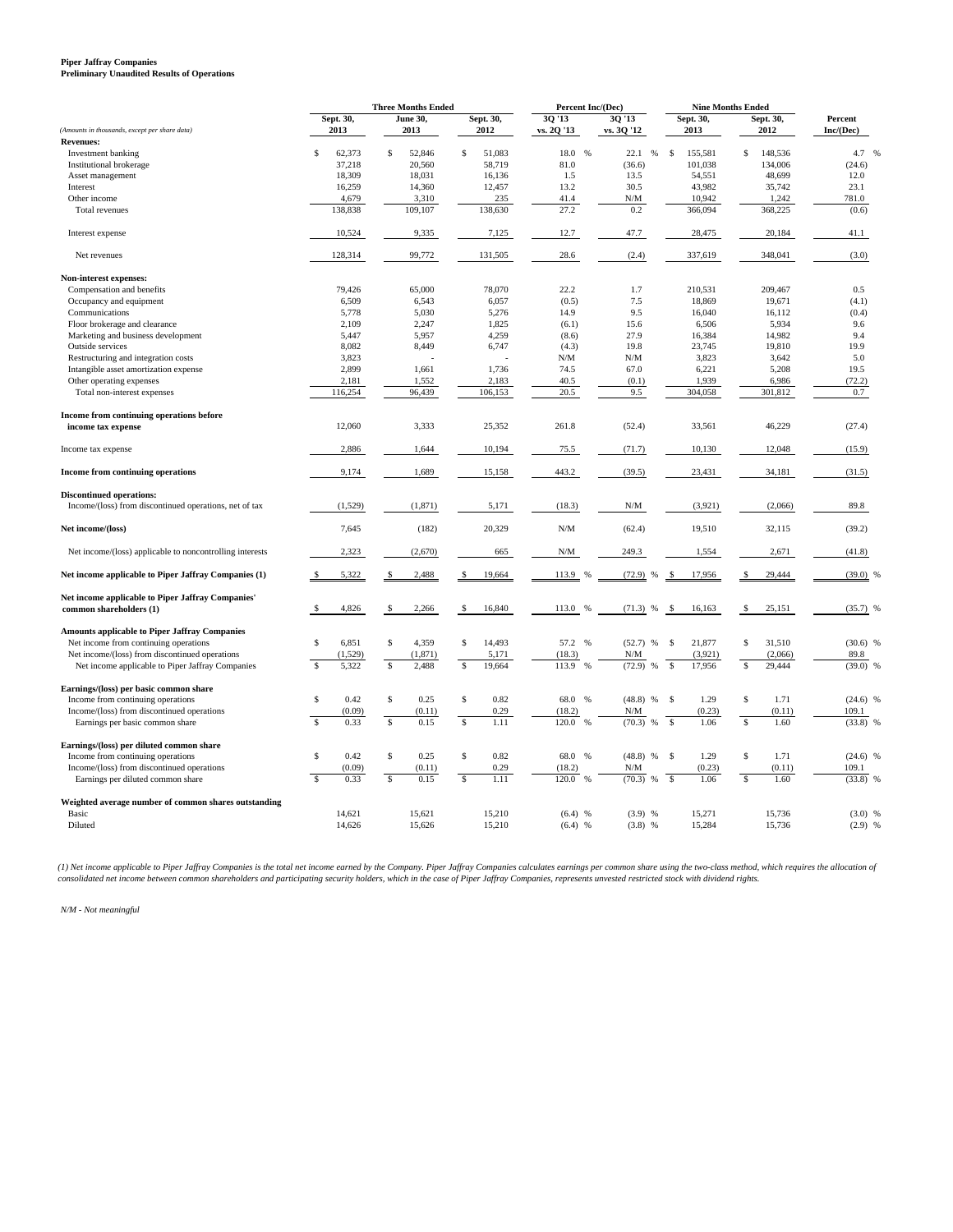#### **Piper Jaffray Companies**

**Preliminary Unaudited Segment Data from Continuing Operations**

|                                         |              | <b>Three Months Ended</b> |    |                 |     |           |               | Percent Inc/(Dec) |                         |      |           | <b>Nine Months Ended</b> |           |              |  |
|-----------------------------------------|--------------|---------------------------|----|-----------------|-----|-----------|---------------|-------------------|-------------------------|------|-----------|--------------------------|-----------|--------------|--|
|                                         |              | Sept. 30,                 |    | <b>June 30.</b> |     | Sept. 30, | 30'13         |                   | 30'13                   |      | Sept. 30, |                          | Sept. 30, | Percent      |  |
| (Dollars in thousands)                  |              | 2013                      |    | 2013            |     | 2012      | vs. 2Q '13    |                   | vs. 3Q '12              |      | 2013      |                          | 2012      | Inc/(Dec)    |  |
| <b>Capital Markets</b>                  |              |                           |    |                 |     |           |               |                   |                         |      |           |                          |           |              |  |
| Investment banking                      |              |                           |    |                 |     |           |               |                   |                         |      |           |                          |           |              |  |
| Financing                               |              |                           |    |                 |     |           |               |                   |                         |      |           |                          |           |              |  |
| Equities                                | \$           | 30,010                    | \$ | 21,772          | \$  | 18,781    | 37.8 %        |                   | 59.8<br>%               | -S   | 66,085    | \$                       | 55,141    | 19.8 %       |  |
| Debt                                    |              | 12,808                    |    | 22,131          |     | 16,573    | (42.1)        |                   | (22.7)                  |      | 51,971    |                          | 53,598    | (3.0)        |  |
| Advisory services                       |              | 20,215                    |    | 9,409           |     | 16,317    | 114.8<br>18.2 |                   | 23.9<br>22.0            |      | 39,180    |                          | 41,670    | (6.0)<br>4.5 |  |
| Total investment banking                |              | 63,033                    |    | 53,312          |     | 51,671    |               |                   |                         |      | 157,236   |                          | 150,409   |              |  |
| Institutional sales and trading         |              |                           |    |                 |     |           |               |                   |                         |      |           |                          |           |              |  |
| Equities                                |              | 22,960                    |    | 21,392          |     | 17,927    | 7.3           |                   | 28.1                    |      | 65,087    |                          | 55,589    | 17.1         |  |
| Fixed income                            |              | 20,437                    |    | 4,959           |     | 46,690    | 312.1         |                   | (56.2)                  |      | 53,439    |                          | 95,773    | (44.2)       |  |
| Total institutional sales and trading   |              | 43,397                    |    | 26,351          |     | 64,617    | 64.7          |                   | (32.8)                  |      | 118,526   |                          | 151,362   | (21.7)       |  |
| Other income/(loss)                     |              | 3,833                     |    | 2,146           |     | (1,039)   | 78.6          |                   | N/M                     |      | 7,519     |                          | (2,141)   | N/M          |  |
| Net revenues                            |              | 110.263                   |    | 81,809          |     | 115,249   | 34.8          |                   | (4.3)                   |      | 283,281   |                          | 299,630   | (5.5)        |  |
|                                         |              |                           |    |                 |     |           |               |                   |                         |      |           |                          |           |              |  |
| Operating expenses                      |              | 103,906                   |    | 83,937          |     | 94,671    | 23.8          | $\frac{0}{0}$     | 9.8                     |      | 266,301   |                          | 266,529   | (0.1)        |  |
| Segment pre-tax operating income/(loss) | \$           | 6,357                     | \$ | (2,128)         | -\$ | 20,578    | N/M           |                   | (69.1)<br>$\%$          | - \$ | 16,980    | <sup>\$</sup>            | 33,101    | $(48.7)$ %   |  |
| Segment pre-tax operating margin        |              | 5.8%                      |    | (2.6)%          |     | 17.9%     |               |                   |                         |      | 6.0%      |                          | 11.0%     |              |  |
| <b>Asset Management</b>                 |              |                           |    |                 |     |           |               |                   |                         |      |           |                          |           |              |  |
| Management and performance fees         |              |                           |    |                 |     |           |               |                   |                         |      |           |                          |           |              |  |
| Management fees                         | \$           | 17,547                    | \$ | 17,567          | \$  | 15,800    | $(0.1)$ %     |                   | $\%$<br>11.1            | - \$ | 52,212    | \$                       | 47,213    | 10.6%        |  |
| Performance fees                        |              | 60                        |    | 305             |     | $22\,$    | (80.3)        |                   | 172.7                   |      | 716       |                          | 664       | 7.8          |  |
| Total management and performance fees   |              | 17,607                    |    | 17,872          |     | 15,822    | (1.5)         |                   | 11.3                    |      | 52,928    |                          | 47,877    | 10.5         |  |
|                                         |              |                           |    |                 |     |           |               |                   |                         |      |           |                          |           |              |  |
| Other income                            |              | 444                       |    | 91              |     | 434       | 387.9         |                   | 2.3                     |      | 1,410     |                          | 534       | 164.0        |  |
| Net revenues                            |              | 18,051                    |    | 17,963          |     | 16,256    | 0.5           |                   | 11.0                    |      | 54,338    |                          | 48,411    | 12.2         |  |
|                                         |              |                           |    |                 |     |           |               |                   |                         |      |           |                          |           |              |  |
| Operating expenses                      |              | 12,348                    |    | 12,502          |     | 11,482    | (1.2)         |                   | 7.5                     |      | 37,757    |                          | 35,283    | 7.0          |  |
|                                         |              |                           |    |                 |     |           |               |                   |                         |      |           | <sup>\$</sup>            |           |              |  |
| Segment pre-tax operating income        | $\mathbb{S}$ | 5,703                     | \$ | 5,461           | \$  | 4,774     | 4.4           | $\%$              | 19.5<br>%               | - \$ | 16,581    |                          | 13,128    | 26.3 %       |  |
| Segment pre-tax operating margin        |              | 31.6%                     |    | 30.4%           |     | 29.4%     |               |                   |                         |      | 30.5%     |                          | 27.1%     |              |  |
| Total                                   |              |                           |    |                 |     |           |               |                   |                         |      |           |                          |           |              |  |
| Net revenues                            | S.           | 128,314                   | \$ | 99,772          | \$  | 131,505   | 28.6          | $\frac{9}{6}$     | $(2.4)$ %               | -\$  | 337,619   | \$                       | 348,041   | $(3.0)$ %    |  |
|                                         |              |                           |    |                 |     |           |               |                   |                         |      |           |                          |           |              |  |
| Operating expenses                      |              | 116,254                   |    | 96,439          |     | 106,153   | 20.5          |                   | 9.5                     |      | 304,058   |                          | 301,812   | 0.7          |  |
| Pre-tax operating income                |              | 12,060                    |    | 3,333           |     | 25,352    | 261.8         | $\frac{0}{0}$     | (52.4)<br>$\frac{0}{0}$ | \$   | 33,561    |                          | 46,229    | $(27.4)$ %   |  |
| Pre-tax operating margin                |              | 9.4%                      |    | 3.3%            |     | 19.3%     |               |                   |                         |      | 9.9%      |                          | 13.3%     |              |  |

*N/M - Not meaningful*

*Segment pre-tax operating income/(loss) and segment pre-tax operating margin exclude the results of discontinued operations.*